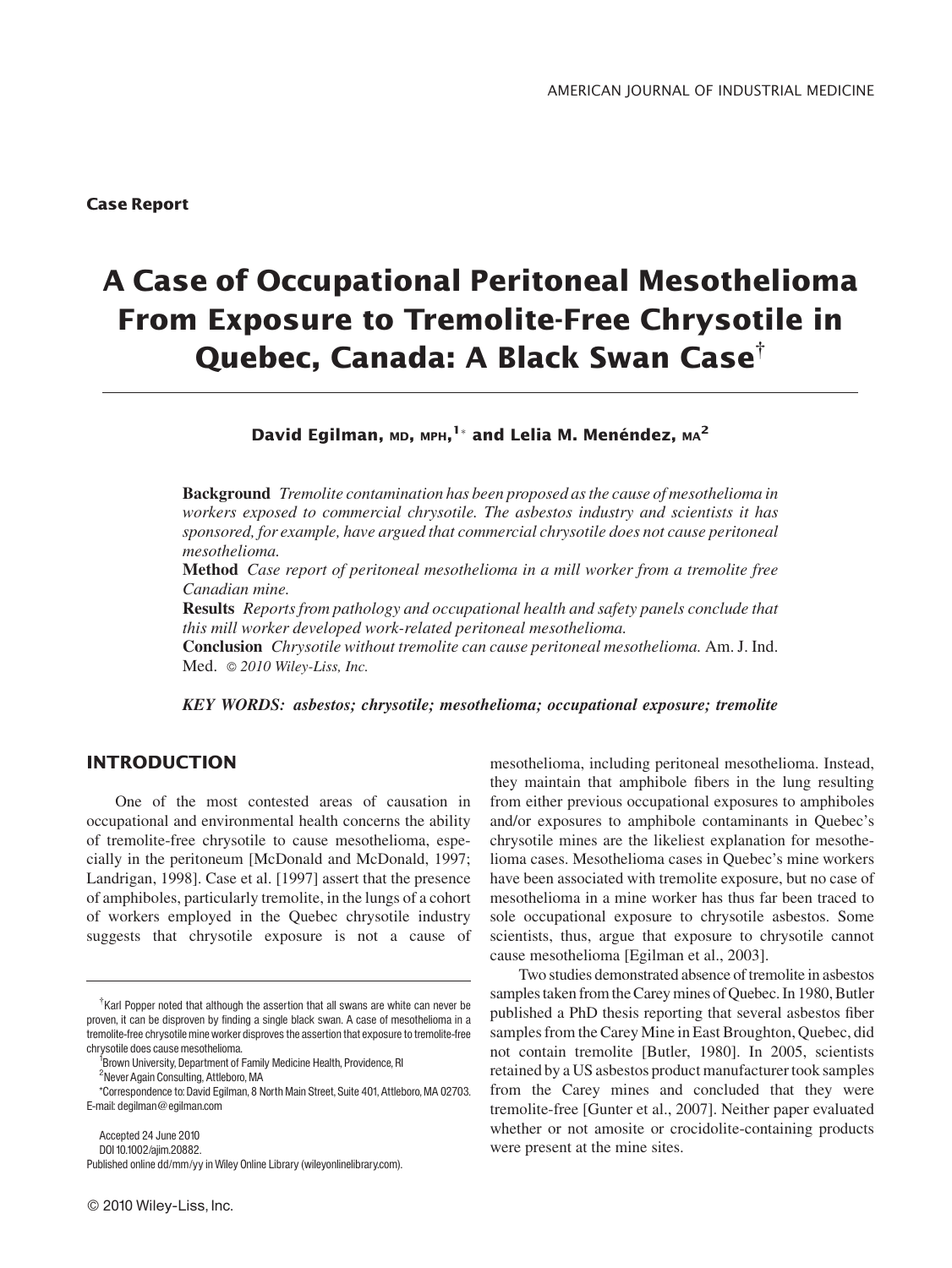The absence of tremolite in the Carey mines provided an opportunity to determine if exposure to chrysotile alone had caused mesothelioma. We posted an advertisement in the local East Broughton newspaper requesting information on possible mesothelioma cases in Carey workers. The daughter of a lifelong Carey mine worker responded to our advertisement, and with her permission, we report her father's case of peritoneal mesothelioma. Her father, LF, was a lifelong mine mill worker who had no other asbestos exposures. An occupational history was obtained during an in-person interview and several follow-up phone calls between 2009 and 2010.

## A CASE OF PERITONEAL MESOTHELIOMA IN QUEBEC

LF was born on June 28, 1923, and was raised and lived his entire life in East Broughton, Quebec. After attending secondary school during World War II, he worked picking fruit on a farm. At age 21, he started working as a mill worker at a mine that later became the first Carey mine. In 1958, this mine was closed, and he moved to the second Carey mine where he continued in the same job capacity. He worked for 25 years running and fixing milling machines and sweeping asbestos from the floor. He then worked in the mill for an additional 15 years as a yield maintenance foreman. He did not work as an insulator or on pipe coverings, which are specialty trades. The house in which he lived had no asbestos insulation, and there is no history of asbestos exposure apart from his occupational exposure at the mines. In 1990, at age 62, LF developed abdominal pain. He was diagnosed with an abdominal malignancy, had a rapid decline and died 2 months later on August 14, 1990 [Extrait du registre de sepulture, 1990]. The autopsy finding listed ''pancreatif [sic] carcinoma with very pronounced peritoneal carcinomatosa'' [Poulin 1990]. On September 6, 1991, three pulmonologists from Sherbrooke Hospital's Occupational Pulmonary Diseases Committee reviewed LF's case and determined that he had died from an occupational ''malignant peritoneal mesothelioma'' (our translation). They further stated: ''It is notable that there was also a poorly differentiated carcinoma of the small-cell oat-cell variety at the medullary level, but this tumor was markedly distinct from the peritoneal tumor'' (our translation) [Bégin et al., 1991].<sup>1</sup>

This case came to the attention of three physicians who served on the special Committee of the Quebec Ministry of Work (Comité Spécial des presidents) on September 20, 1991. This committee, which is responsible for certifying occupational diseases in Quebec, ''agreed with the conclusions and recommendations'' of Sherbrooke's pulmonology panel and recognized LF's ''occupational pulmonary disease'' as the cause of his death [Desmeules et al., 1991, our translation]. In accordance with legal procedure, Quebec's

Board of Health and Safety in the Workplace (Commission de la Sante de las Securitie du Travail, CSST) subsequently reviewed the case and concluded that LF died from ''PERITONEAL MESOTHELIOMA'' [Walsh, 1991]. Together, the results of these occupational and health and safety panels demonstrate that LF's cause of death was accepted as work-related peritoneal mesothelioma. His family was granted compensation for funeral costs.

On January 28, 1995, the Celotex Asbestos Settlement Trust placed an advertisement in the Courrier Frontenac offering compensation for individuals who had become ill as a result of exposure to asbestos from Celotex and Carey Canada Inc. [Avis de prescription, 1995] LF's daughter filed a claim with the Celotex Asbestos Settlement Trust, and in 2003, LF's family received \$8,500 from the Celotex Asbestos Settlement Trust, approximately 13 years after LF died.

#### DIAGNOSING MESOTHELIOMA FROM EXPOSURE TO CHRYSOTILE IN QUEBEC

We are unaware of any other case of peritoneal mesothelioma that can be traced solely to tremolite-free chrysotile exposure. Canadian researchers have not reported any peritoneal mesotheliomas in Canadian miners [McDonald et al., 1997]. Mesothelioma in the peritoneum is much less common than in the pleura [Sub-Committee on the epidemiology of asbestos-related diseases, 2004]. However, due to the small number of mesothelioma cases in Quebec, studies have generally not measured the risk of mesothelioma, especially peritoneal mesothelioma [De Guire et al., 2005], by exposure type [Lebel and Gingras, 2007]. Mortality associated with mesotheliomas of the pleura and peritoneum in Quebec cannot be directly evaluated because Quebec's death certificates do not distinguish between mesotheliomas and other histological types of pleural and peritoneal cancers [De Guire et al., 2005]. Indeed, LF's death certificate does not mention a cause of death, and the notice of death lists ''peritoneal carcinomatosa'' as the cause of death [Attestation d'une declaration de déces, 1990].

Reports that attempt to differentiate between mesothelioma and other asbestos-related diseases in Quebec have been hindered by a lack of uniform recording methods and protocols in the province. Cases that have been recognized by panels organized by the CSST, for instance, comprise only 22% of mesothelioma cases recorded in the Fichier des tumeurs du Québec (Quebec's tumour registry) [Sub-Committee on the epidemiology of asbestos-related diseases, 2004]. Available records provide insufficient data to draw definitive correlations between incidence of specific diagnoses and geographical sites of exposure. Mesothelioma diagnoses and mortality data, for example, are recorded according to hospitalization records in the tumor registry [Lebel and Gingras, 2007]. This archive does not provide LF's daughter requested medical records, but they were never provided. evidence of the geographical site at which workers and other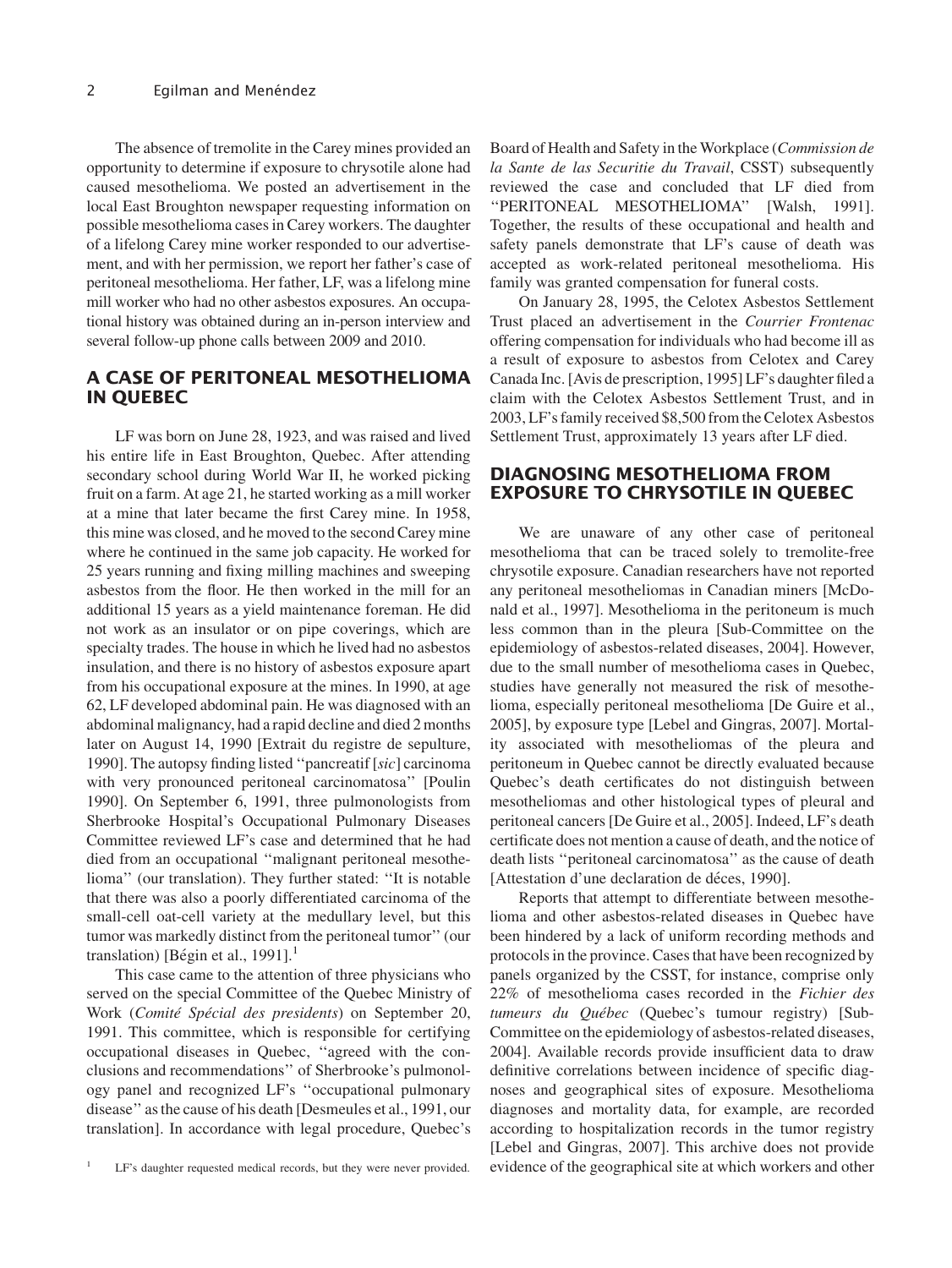individuals may have been exposed. The fiber types to which they were exposed thus remain unknown.

McGill university studies sponsored by the Quebec Asbestos Mining Association (QAMA) have reported that mines in the ''central'' asbestos mining region of Thetford contain high quantities of tremolite, while mines in the ''peripheral'' region are low in tremolite [Egilman et al., 2003]. The East Broughton mines were not included in these studies. McGill researchers have never published the location of the mines or data supporting the contention that high and low tremolite mines exist. A number of papers sponsored by QAMA have listed varying numbers of undisclosed mines that could either belong to the central or peripheral areas of Thetford [Egilman et al., 2003]. McGill researchers claim that all but one of the mesothelioma cases found in the mining region of Thetford occurred in miners who worked in ''central'' (high tremolite) mines [Case et al., 1997]. This one case, however, had approximately the same amount of lung tremolite (101 fibers per microgram of dry lung) as the miners with mesothelioma who worked in "high" (119) tremolite mines. Exposure estimates in mppcf were similar for Thetford's ''central''/''high'' (298) and ''peripheral''/ ''low'' mining areas (325) and were, in fact, slightly higher for the ''peripheral'' area [Case et al., 1997].

In addition to the presence of tremolite, other theories have been proposed for the variability in mesothelioma rates in various chrysotile exposed populations. This variability has been attributed to the relative flexibility, ''harshness'' or ''softness'' or mixed nature of various chrysotile deposits [Langer and Nolan, 1994]. Langer and Nolan studied pulmonary tissue samples from a group of asbestos-exposed workers who died from asbestos-related diseases. They noted that ''harsh'' fibers behave more like amphibole fibers when aerosolized and tend to have greater penetration into the deeper parts of the lung and that heated chrysotile behaved like harsh fiber [Langer and Nolan, 1994]. This may explain why insulation workers who removed previously heated chrysotile have very high rates of mesothelioma. Langer and Nolan [1998] found 4 of 33 mesotheliomas that occurred in individuals whose lungs contained only chrysotile as the major commercial fiber type. They concluded that mesothelioma in humans may be induced through sole exposure to chrysotile in very high concentrations [Langer and Nolan, 1998].

Prior to November 5, 2003, mesothelioma, asbestosis and lung cancer related to asbestos exposure were not notifiable diseases in Quebec [Sub-Committee on the epidemiology of asbestos-related diseases, 2004]. Following this date, doctors who diagnosed cases of diseases caused by asbestos have been required to report it to public health authorities within 48 hr [Dougherty, 2003]. Quebec's department of health and social services (ministère de la Santé et des Services sociaux) recommended that this regulation be passed in order to permit epidemiological investigations to be

conducted on the exposure characteristics of pleural and peritoneal mesothelioma cases [2004].

### **CONCLUSION**

This case of peritoneal mesothelioma in a tremolite-free chrysotile mine mill worker challenges the assertion that chrysotile exposure alone cannot cause mesothelioma. Alternatively, if the previous mineralogy studies at Carey missed tremolite contamination, this peritoneal mesothelioma was caused by tremolite-contaminated chrysotile. This possibility does not preclude chrysotile being the cause or one of the causes of LF's peritoneal mesothelioma. It has been acknowledged that a higher dose of chrysotile is required to induce peritoneal mesothelioma than is the case for pleural mesothelioma [Langer and Nolan, 1998]. In contrast to the chrysotile found in a number of Carey asbestos samples, Gunter et al. found only one sample that ''could have'' contained tremolite. If tremolite was present, Gunter et al. [2007] concluded that no more than 0.2% would be tremolite. Thus, it is unlikely that a level of tremolite that was below the detection limits used by Gunter et al. would be sufficient on its own to cause peritoneal mesothelioma. Even if a low concentration of tremolite was present at the Carey mines, chrysotile was likely a cause of LF's mesothelioma.

#### **REFERENCES**

Attestation d'une declaration de déces. 1990. Gouvernement du Québec, Ministère des Affaires socials.

Avis de prescription. 1995. a` l'attention des personnes ayant subi un dommage corporel lié à l'amiante ou à l'exposition à l'amiante. 1995 January 28. Courrier Frontenac, Cahier A.

Bégin R, Boileau R, Cantin A. 1991. Etude de dossier. Comité des Maladies Pulmonaires Professionnelles de Sherbrooke. Centre Hospitalier Universitaire de Sherbrooke.

Butler M. 1980. The physical and chemical characteristics of serpentine rocks and miners. Ph.D. Dissertation. Department of Mineral Exploitation, University College Cardiff, UK.

Case BW, Churg A, Dufresne A, Sébastien P, McDonald A, McDonald JC. 1997. Lung fibre content for mesothelioma in the 1891–1920 birth cohort of Quebec chrysotile workers: A descriptive study. Ann Occup Hyg 41(Suppl 1):231–236.

De Guire L, Labrèche Poulin M, Dionne M. 2005. Advisory: The use of chrysotile asbestos in Quebec. Trans. Nancy Dunham. Direction risques biologiques, environnementaux et occupationnels. Institut national de santé publique du Québec. http://www.inspq.qc.ca/pdf/publications/ 394-AdvisoryAsbestosChrysotile.pdf. Accessed March 2, 2010.

Desmeules M, Gauthier JJ, Ostiguy G. 1991. Etude de dossier Ref: Monsieur [LF]. Comité Spécial des presidents. Direction de l'arbitrage medical. Ministére du Travail. Gouvernement du Québec.

Dougherty K. 2003. Quebec MDs to report cancer linked to asbestos: Joins list with aids, sars, mad cow; health department issues new regulations even before receiving findings of studies. The Montreal Gazette. http://www.bacanada.org/gazette.html. Accessed March 9, 2010.